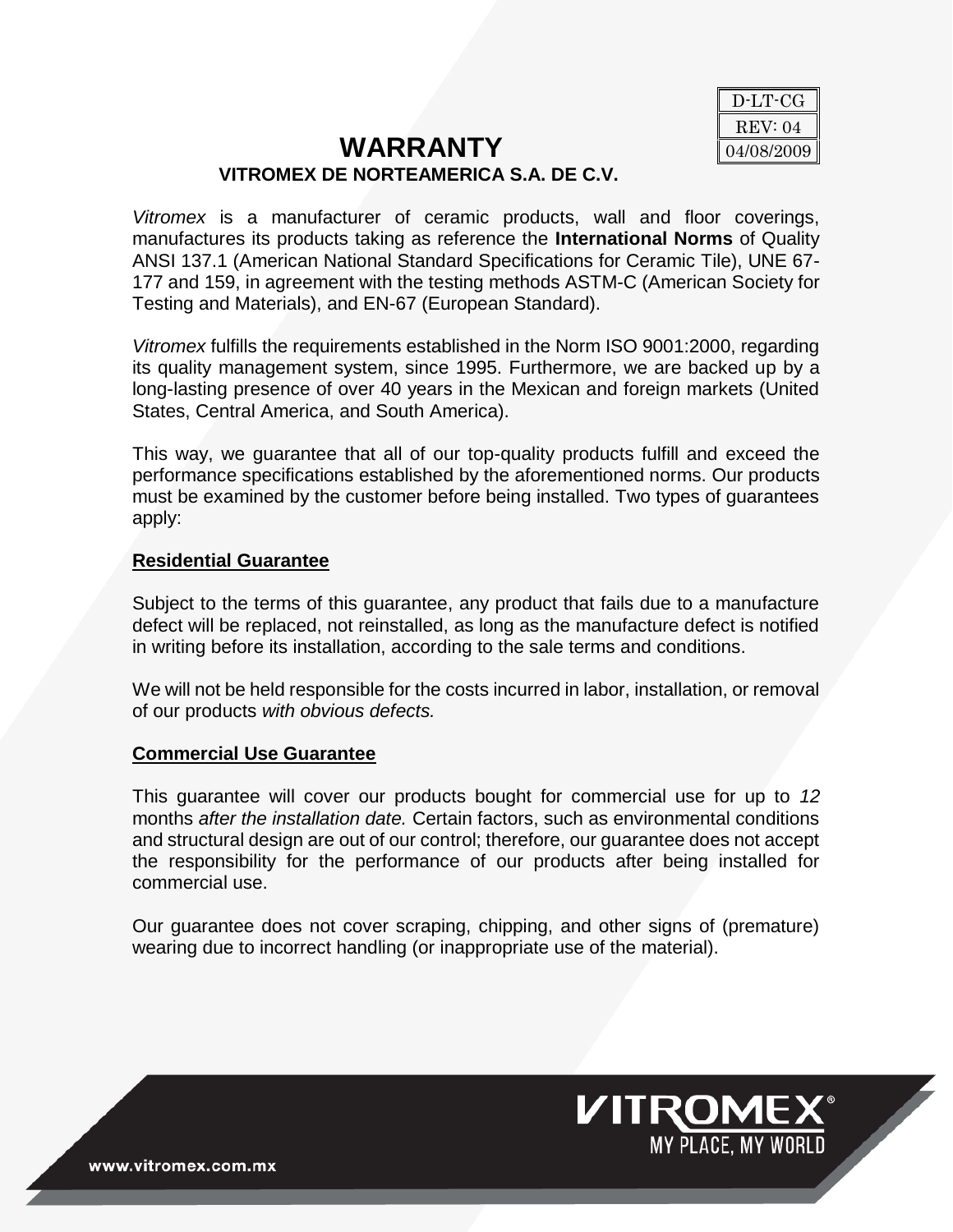We do not provide any implicit guarantee about uses and functionality for a particular purpose, except for the guarantee mentioned in the previous paragraphs. Under no circumstance we will be held responsible for covering consequential losses, expenses, or damages that are directly or indirectly generated by the sale, handling, and/or use of our products.

The guarantee is effective in case of hidden vices *(*undetectable before installation, such as presence of limestone, internal bubbles in the enamel, etc.*)*

From the user's view, the principal parameters are systematically controlled in our laboratories, thus giving us the confidence to guarantee our material as long as it is given the recommended use.

| <b>Testing Methods</b>                                                                                        | Standard<br>Value<br>Porcelain Floor | Standard<br>Value<br>Clay & Cottoforte<br>Floor | Standard<br>Value<br>Wall |
|---------------------------------------------------------------------------------------------------------------|--------------------------------------|-------------------------------------------------|---------------------------|
| <b>Thickness</b><br><b>ANSI 137.1</b>                                                                         | $< 10.00$ mm                         | $< 10.00$ mm                                    | $< 10.00$ mm              |
| Resistance to chemical substances.<br><b>ASTM C-650-04</b>                                                    | Resistant                            | Resistant                                       | Resistant                 |
| Stain resistance determination<br><b>ASTM C-1378-04</b>                                                       | Resistant                            | Resistant                                       | Resistant                 |
| Resistance to crackling by autoclave treatment<br>ASTM C-424-93 (99)                                          | Resistant                            | Resistant                                       | Resistant                 |
| Determine water absorption<br>ASTM C 373-88 (99)                                                              | < 0.5 %                              | 3-7% Clay<br>7-18% Cottoforte                   | $< 20\%$ Wall             |
| Determination of flexion resistance<br>UNE-67-100-85                                                          | > 275 Kg/cm2                         | > 250 Kg/cm2                                    | > 160 Kg/cm2              |
| Determination of Load at Breaking point<br><b>ASTM C-648</b>                                                  | $>113$ kgf                           | $> 113$ lbf                                     | $> 90$ lbf                |
| Hardness against scraping of the glazed surface<br>according to MOHS<br><b>UNE 67-101-85</b>                  | Minimum<br>5                         | <b>Minimum</b><br>5                             | Does not apply            |
| Determine the visible abrasion of the ceramic glaze<br>ASTM C-1027-99 (2004)                                  | $\star$                              |                                                 | Does not apply            |
| Determine the static friction coefficient<br><b>ASTM C-1028-96</b>                                            | $***$                                | $***$                                           | Does not apply            |
| Determination of resistance to thermal shock (10°C-<br>$110^{\circ}$ C)<br>UNE 67 104-84 / ASTM C-484-99 (03) | Resistant                            | Resistant                                       | Resistant                 |

The technical specification of this product is attached:



www.vitromex.com.mx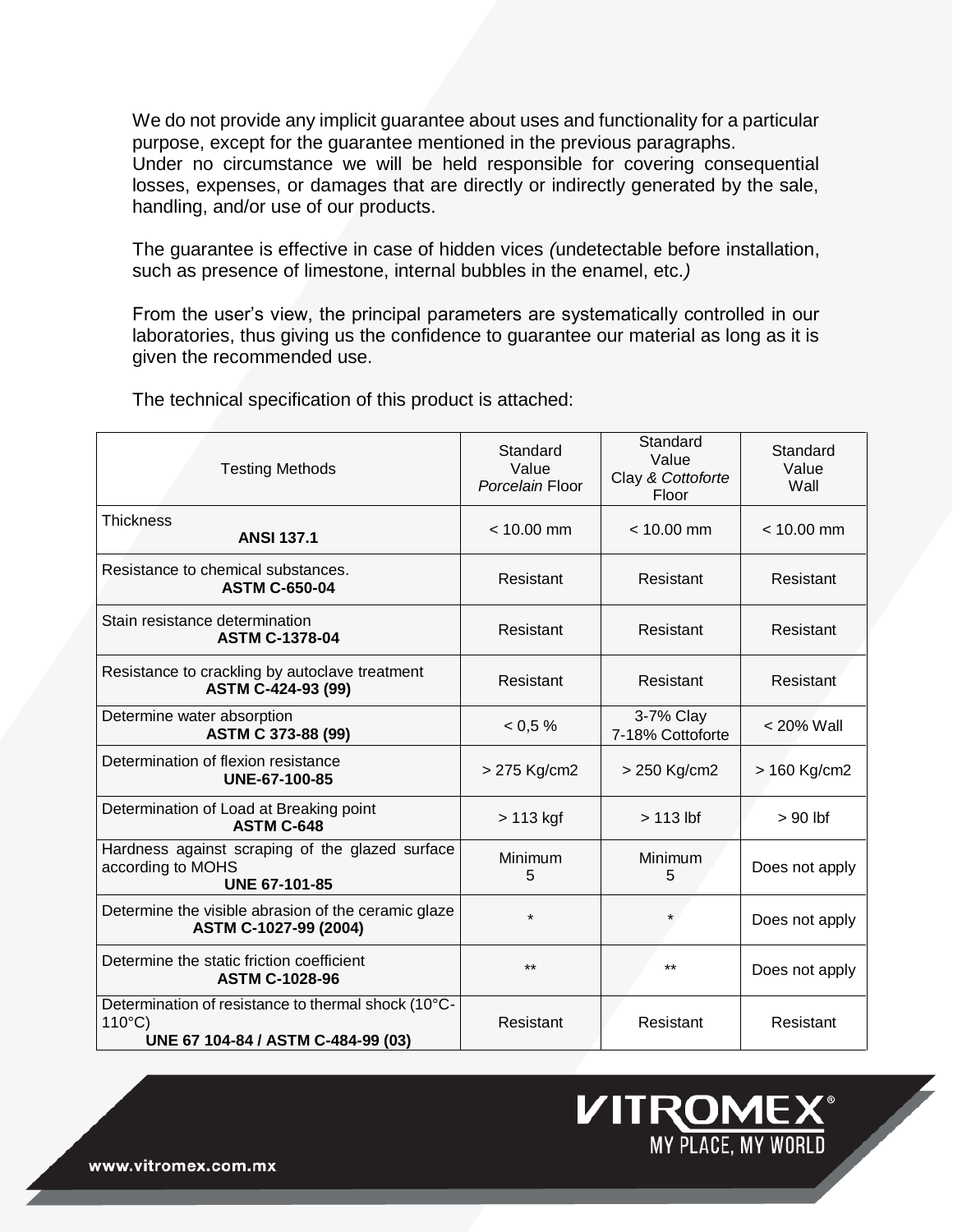The classification of resistance to abrasion and application suggestion for the floor ceramic coverings is related with a type or group, through which a numerical classification of I to IV is given, according to most of the ceramics industry and according to the results of the P.E.I. (Porcelain Enamel Institute) abrasion test recommended by the ASTM.

According to this procedure, the covering for floor has been assigned to a type or group, and we give the following recommendations for the areas to install:

**P.E.I.**

**Type or group I** – Product recommended for wall decorated interiors.

**Type or group II** – Recommended for low traffic, residential areas. Exclusive use in areas or places that do not have direct access outside. For example: bathrooms, bedrooms, and kitchen.

**Type or group III** – Recommended for medium traffic. For residential use in living rooms, kitchens, bedrooms, garages, and balconies.

**Type or group IV** – Recommended for heavy traffic. Offices, banks, malls, and schools.

The durability in time of the ceramic floor products is related to the group or P.E.I., as well as the proper installation and in the recommended areas.

*Proper* installation of the product should be considered, and that it is given the recommended and proper maintenance.

\*\* The friction coefficient of the ceramic floor coverings of *Vitromex* is determined according to the ASTM C-1028; however, this is not an ANSI requirement.

The Ceramic Tile Institute identifies, for the friction coefficient, the tile in 3 categories:

Resistant to 0.60 sliding or higher. Conditionally resistant to 0.50 – 0.60 sliding Questionable less than 0.50

The adequate use and cleaning of the ceramic products helps preserve their shine and design for a longer time.

**VITROMEX®** 

MY PLACE, MY WORLD